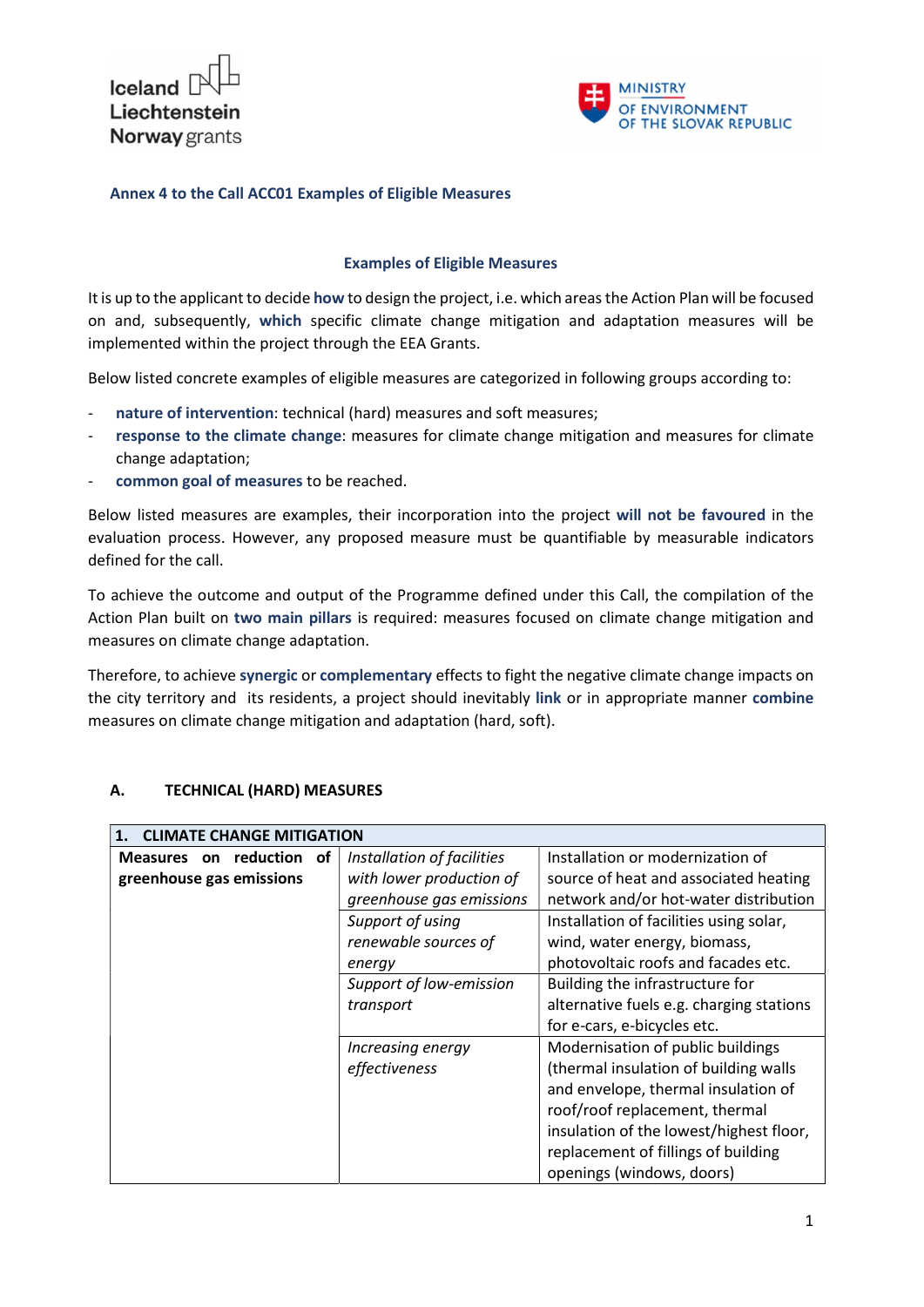



|                                                       | Cooling public buildings<br>with natural air<br>conditioning                                                  | Installation of green roofs and walls<br>irrigated with rain harvested water<br>and/or 'purified' grey water.<br>Installation of fans which suck in air<br>from natural cooled air<br>Installation of measurement and             |
|-------------------------------------------------------|---------------------------------------------------------------------------------------------------------------|-----------------------------------------------------------------------------------------------------------------------------------------------------------------------------------------------------------------------------------|
| increasing<br><b>Measures</b><br>on<br>energy savings | Smart metering                                                                                                | control systems, measurement and<br>monitoring of energy<br>consumption/emissions                                                                                                                                                 |
|                                                       | Installation of energy<br>saving elements /<br>equipment, including the<br>use of renewable energy<br>sources | Modernisation of heating systems,<br>intelligent interior/exterior lighting                                                                                                                                                       |
|                                                       | Minimizing energy<br>consumption                                                                              | Reducing the need for use of air<br>conditioners by appropriate<br>adaptation measures to prevent<br>buildings from overheating in times of<br>heat, etc.                                                                         |
| Measures to enhance carbon<br>capture                 | Spatially significant<br>increase of green<br>infrastructure share                                            | Planting trees, cycling alleys,<br>pedestrian alleys, revitalizing urban<br>public parks, city gardens, restoring<br>and expanding forest parks and public<br>spaces, residential greenery and<br>greenery of central urban zones |

| <b>CLIMATE CHANGE ADAPTATION</b>   |                           |                                          |
|------------------------------------|---------------------------|------------------------------------------|
| Change in air temperature          |                           |                                          |
| <b>Measures</b><br>against<br>more | Increasing the resistance | Thermal insulation of public buildings,  |
| frequent and intense heat          | of public buildings to    | shading with artificial elements (fixed  |
| waves                              | overheating               | shading from the outside of the          |
|                                    |                           | building, movable interior and exterior  |
|                                    |                           | shading elements), shading with          |
|                                    |                           | alternative elements of green            |
|                                    |                           | infrastructure (interior / exterior      |
|                                    |                           | vertical green (walls / facades), bright |
|                                    |                           | and reflective surfaces on public        |
|                                    |                           | buildings, extensive green roofs,        |
|                                    |                           | intensive green roofs                    |
|                                    | Increasing the share of   | Building the natural or artificial       |
|                                    | vegetation and water      | elements to reduce the air               |
|                                    | elements in settled areas | temperature by shielding, to increase    |
|                                    | and support of the        | air humidity, to cool public space       |
|                                    | formation of suitable     | (artificial outdoor shading elements,    |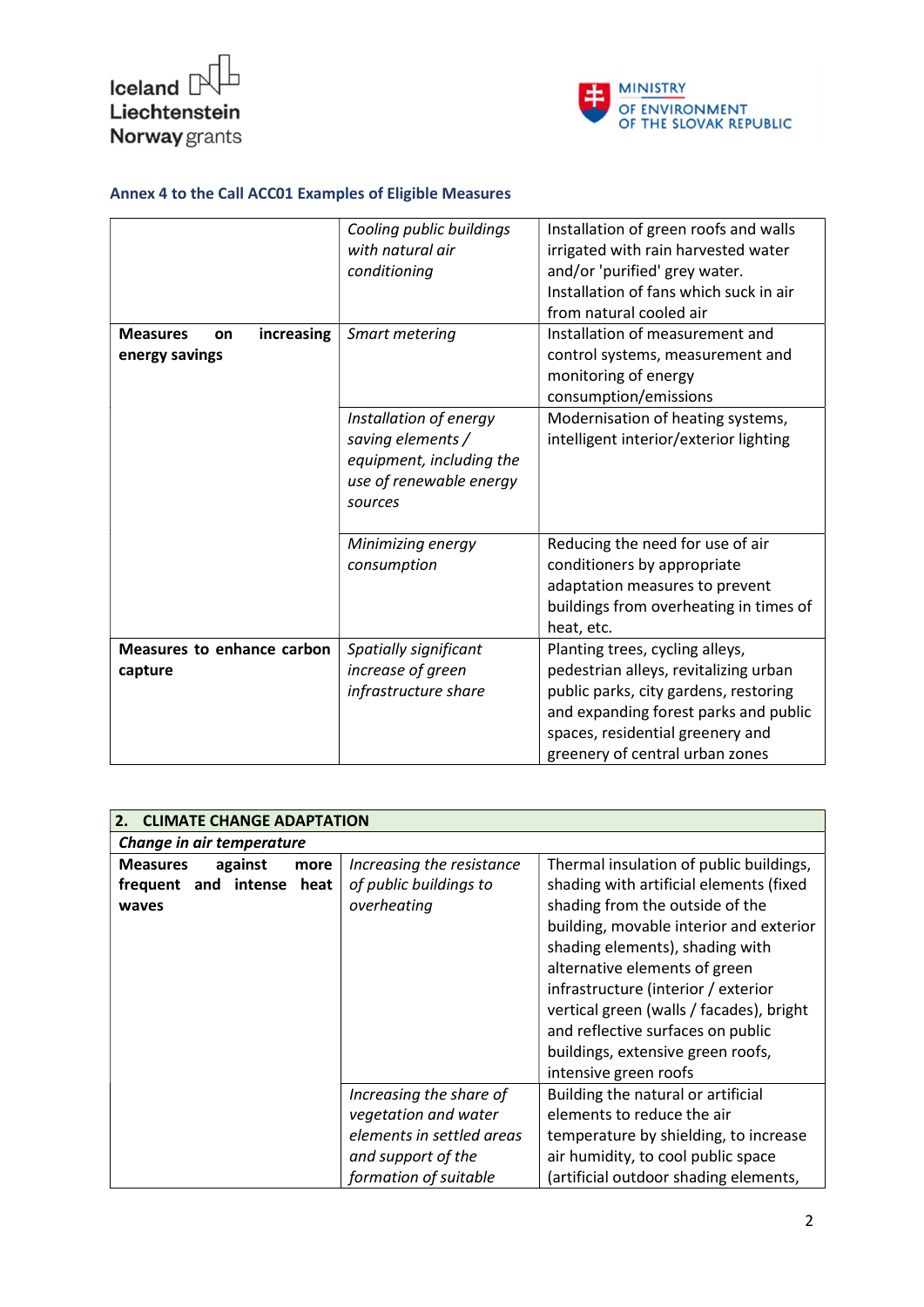



|                                            | microclimate for            | area-wide planting of trees in settled  |
|--------------------------------------------|-----------------------------|-----------------------------------------|
|                                            | pedestrians and cyclists    | area, creation of water elements with   |
|                                            |                             | or without water circulation in         |
|                                            |                             | residential environment (fountains,     |
|                                            |                             | water fog systems, rainwater            |
|                                            |                             | catchment ponds or other water          |
|                                            |                             | bodies), green revitalisation of school |
|                                            |                             | yards and kindergarten yards            |
|                                            | Reducing the share of       | Replacement of non-permeable            |
|                                            | heat island occurrence      | (asphalt, concrete etc.) surfaces by    |
|                                            |                             | permeable or green surfaces,            |
|                                            |                             | revitalization of uncovered degraded    |
|                                            |                             | soils to green surfaces by creation of  |
|                                            |                             | vegetation cover, revitalization of     |
|                                            |                             | abandoned or underused areas (so-       |
|                                            |                             |                                         |
|                                            |                             | called brownfields) into green areas,   |
|                                            |                             | alternatively linked to water elements  |
|                                            |                             | including new water bodies in the       |
|                                            |                             | context of the creation of a green      |
|                                            |                             | urban environment                       |
| <b>Changes in precipitation conditions</b> |                             |                                         |
| <b>Measures</b><br>against<br>more         | Rainwater management        | Surface water storage container,        |
| frequent droughts                          | as close as possible to the | underground retention-detention         |
|                                            | place of origin             | tanks including monitoring, control     |
|                                            |                             | and irrigation system                   |
|                                            | Reducing water              | Effective use of water in public        |
|                                            | consumption by re-use of    | buildings, realisation of measures on   |
|                                            | rainfall and waste "grey"   | water recycling or further water use    |
|                                            | water                       | e.g. for irrigation, flushing           |
|                                            | Constructing technical      | Open water drains, water drainage       |
|                                            | elements to slow            | gutters, polders, ponds, elements of    |
|                                            | down/regulate rainwater     | green infrastructure                    |
|                                            | runoff and keep it in the   |                                         |
|                                            | environment, outside the    |                                         |
|                                            | sewerage system             |                                         |
|                                            | Reducing the vulnerability  | Preference of planting drought-         |
|                                            | of vegetation or soils      | resistant greenery with lower           |
|                                            | against long-term           | demands on irrigation, rain gardens,    |
|                                            | droughts                    | prevention of soil drying e.g. by       |
|                                            |                             | ground cover plants, mulching           |
| against<br><b>Measures</b><br>mote         | Increasing the infiltration | Increasing the share of green areas in  |
| frequent intense rainfalls                 | capacity of territory       | relation to non-permeable (asphalt,     |
|                                            |                             | concrete etc.) surfaces or surfaces     |
|                                            |                             | with damaged soil cover vulnerable to   |
|                                            |                             | degradation/erosion, increasing the     |
|                                            |                             | proportion of permeable surfaces in     |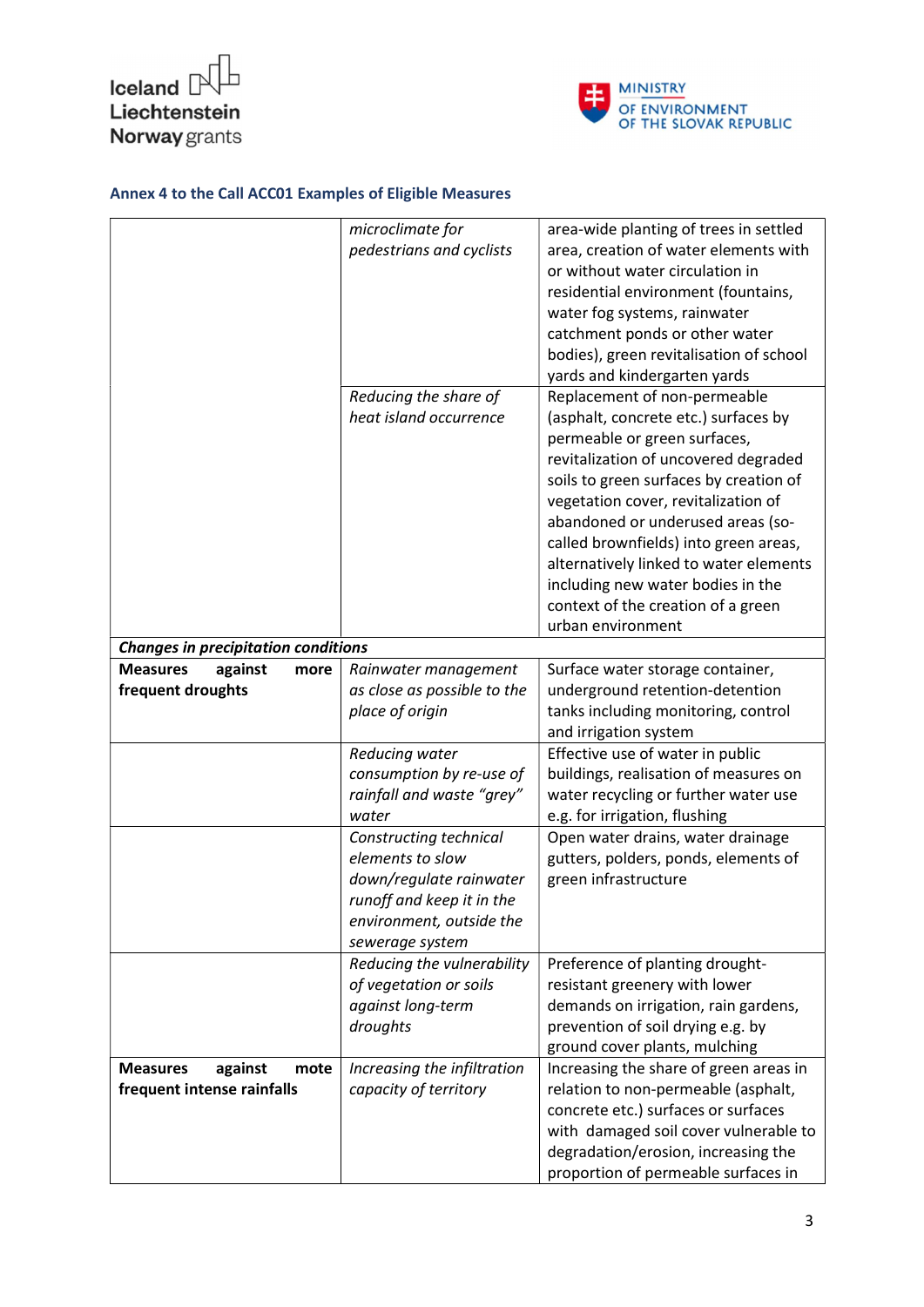



|                             |                            | areas that are suitable (except for       |
|-----------------------------|----------------------------|-------------------------------------------|
|                             |                            | areas exposed to road traffic), building  |
|                             |                            | up infiltration elements for infiltration |
|                             |                            | of rainwater from paved areas taking      |
|                             |                            | into account potential rainwater          |
|                             |                            | pollution (e.g. petroleum substances)     |
|                             |                            | and requirements for rainwater de-        |
|                             |                            | contamination                             |
|                             | Increasing the retention   | Building hydrotechnical elements e.g.     |
|                             | capacity of territory      | subsurface water retention                |
|                             |                            | equipment, retention tanks, etc.          |
|                             | <b>Building natural or</b> | Construction of dams, maintenance of      |
|                             | technical flood elements   | trough flow capacity, building of         |
|                             |                            | infiltration riggers, formation of        |
|                             |                            | polders, vegetation fortifications (e.g.  |
|                             |                            | faggots, fascine-gravel rollers and       |
|                             |                            | fascines, palisades)                      |
| Loss of biodiversity        |                            |                                           |
| Measures on protection of   | Creating consistent        | Planting of original (non-invasive)       |
| biodiversity and support of | resilient green areas      | green species, with suitable nature       |
| natural ecosystem services  |                            | structure and variability                 |
|                             | Preventing soil erosion    | Creation of suitable vegetation cover,    |
|                             | and soil quality           | measures against landslides and           |
|                             | degradation                | erosion                                   |
|                             | Supporting                 | Construction of rain gardens, artificial  |
|                             | interconnection between    | wetlands, micro-wetlands, other           |
|                             | green and blue             | water bodies as city-forming element      |
|                             | infrastructure             | in connection with urban greenery         |
|                             | Preventing water quality   | Creation/maintenance of functional        |
|                             | degrading in water         | bank green cover                          |
|                             | streams                    |                                           |

#### B. SOFT MEASURES

| <b>CLIMATE CHANGE MITIGATION AND ADAPTATION</b>                    |                                                                                               |                                                                                                                                                                                                                                                            |
|--------------------------------------------------------------------|-----------------------------------------------------------------------------------------------|------------------------------------------------------------------------------------------------------------------------------------------------------------------------------------------------------------------------------------------------------------|
| supporting<br>the<br><b>Measures</b><br>systematic action planning | Reducing production of<br>greenhouse gas emissions<br>from the sources located<br>in the city | Analysis of the current greenhouse gas<br>balance from individual sectors: EU<br>ETS - stationary energy sources and<br>outside EU ETS - transport,<br>households, small consumption<br>energy, agriculture (data collection<br>and evaluation, modelling) |
|                                                                    | <b>Evaluating expected</b><br>climate change impacts                                          | Analysis of climate conditions<br>(collection and evaluation of data on                                                                                                                                                                                    |